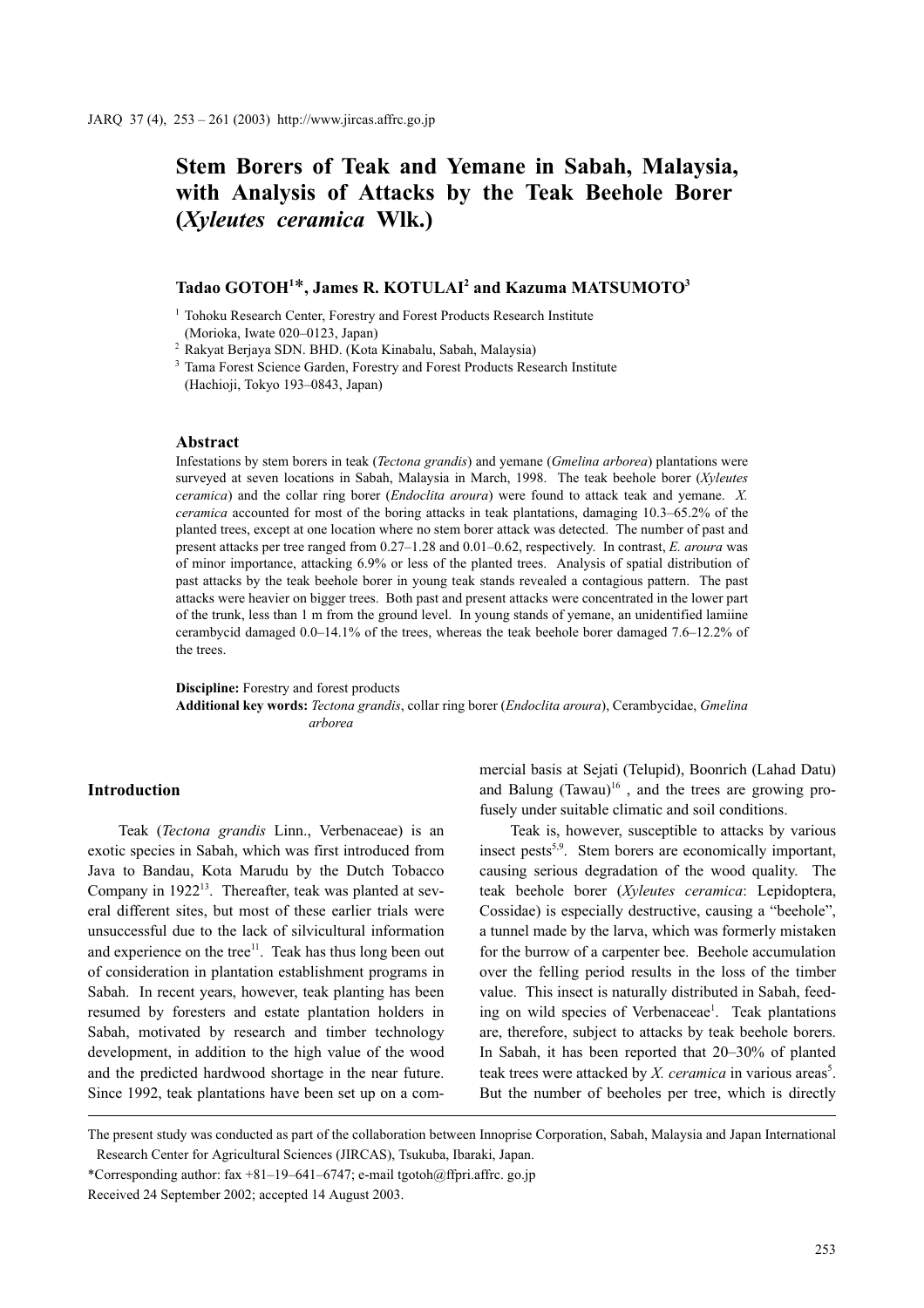related to the wood quality, has never been determined. Yemane (Gmelina arborea) also belonging to Verbenaceae, which is another popular forestry tree in Sabah, is attacked by insect pests. Besides the teak beehole borer, a hepialid moth (Endoclita aroura Tindale) known as the teak collar ring borer, and two cerambycid beetles (Acalolepta cervina Hope and A. rusticator Fab.) have also been reported to attack teak and yemane in Sabah<sup>5</sup>.

The objective of the present study was to determine the relative importance of the borers by evaluating their infestation intensity in teak and yemane plantations in Sabah.

#### Materials and methods

Field surveys were carried out for 9 teak and 2 yemane stands in the following 7 plantations during the period 14–28 March, 1998:

- (1) Luasong Forestry Centre (LFC; trial and demonstration plantations of Innoprise Sdn. Bhd.), Tawau,
- (2) Trial plantation of Sabah Forest Department at Apas, Tawau,
- (3) Taliwas Experimental Plantation of Innoprise Sdn. Bhd., Lahad Datu,
- (4) Commercial Plantation of Sejati Sdn. Bhd. at Boonrich, Lahad Datu,
- (5) Commercial Plantation of Sejati Sdn. Bhd. at Sejati, Telupid,
- (6) Trial Plantation of Sabah Forest Department at Segaliud-Lokan, Sandakan,

(7) Teak Plantation Forest Reserve of Sabah Forest Department at Bandau, Kota Marudu.

Diameter at breast height (DBH) was measured for each sample tree and mean annual increment (DBH/year) was calculated for each stand. The stand parameters and the number of sample trees are shown in Table 1. The number of holes bored by stem borers and their height from the ground level were recorded for each sample tree. In addition, we felled teak and yemane trees and identified the attacking insects and determined their developmental stages at Luasong (1 yemane tree), Taliwas (2 teak trees), Segaliud-Lokan (1 teak tree) and Kota Marudu (1 wilding of teak).

Patterns of attack by  $X$ . *ceramica* in young stands were analyzed mainly based on the data from Sejati and Taliwas, where the infestation rates were rather high. Spatial distribution of attacks in teak stands was analyzed by Iwao's mean and mean crowding regression method $10<sup>10</sup>$ . Mean crowding  $\left(\vec{m}\right)$  is defined as the mean number of other individuals per individual per quadrat and is computed as follows:

$$
\stackrel{*}{m} = m + (\sigma^2/m - 1),
$$

where *m* indicates the population mean and  $\sigma^2$  the variance. The mean crowding linearly changes with mean:

 $\stackrel{*}{m} = \alpha + \beta m,$ 

where  $\alpha$  and  $\beta$  are constants characteristic of the various theoretical distributions, e.g.,  $\alpha = 0$  and  $\beta = 1 + 1/k$ in the case of a negative binomial distribution with a common  $k$  (a parameter used as a measure of aggregation). The intercept of the regression  $(\alpha)$  indicates

| Stand                           | Age<br>(year) | Mean DBH<br>$(cm \pm s.d.)$ | Spacing<br>(m)   | Mean annual<br>increment $(cm)$ | No. of<br>sample trees |
|---------------------------------|---------------|-----------------------------|------------------|---------------------------------|------------------------|
| Teak ( <i>Tectona grandis</i> ) |               |                             |                  |                                 |                        |
| Luasong                         | 4             | $18.1 \pm 3.5$              | $2.8 \times 3.2$ | 4.5                             | 66                     |
| Apas                            | 29            | $23.4 \pm 10.6$             | $1.8 \times 1.8$ | 0.8                             | 163                    |
| Taliwas                         | 4             | $19.9 \pm$<br>3.3           | $3.7 \times 7.0$ | 5.0                             | 102                    |
| Boonrich 1                      | 4             | $12.4 \pm$<br>1.9           | $2.1 \times 4.3$ | 3.1                             | 78                     |
| Boonrich 2                      | 5             | $16.1 \pm$<br>2.8           | $2.1 \times 4.3$ | 3.2                             | 70                     |
| Sejati 1                        | 5             | $13.2 \pm$<br>3.2           | $2.1 \times 4.3$ | 2.6                             | 50                     |
| Sejati 2                        | 4             | $14.9 \pm$<br>3.3           | $2.1 \times 4.3$ | 3.7                             | 70                     |
| Segaliud-Lokan                  | 3             | $8.8 \pm$<br>2.6            | $4.0 \times 4.0$ | 2.9                             | 40                     |
| Kota Marudu                     |               |                             |                  |                                 |                        |
| planted                         | 76            | $57.5 \pm 18.6$             | $1.5 \times 8.9$ | 0.8                             | 61                     |
| wilding and coppice.            | unknown       | $8.7 \pm$<br>5.9            |                  |                                 | 63                     |
| Yemane (Gmelina arborea)        |               |                             |                  |                                 |                        |
| Luasong                         | 7             | $21.5 \pm$<br>9.3           |                  | 3.1                             | 78                     |
| Taliwas                         | 20            | $37.8 \pm$<br>8.7           | $3.7 \times 7.0$ | 1.9                             | 49                     |

Table 1. Stand parameters and number of samples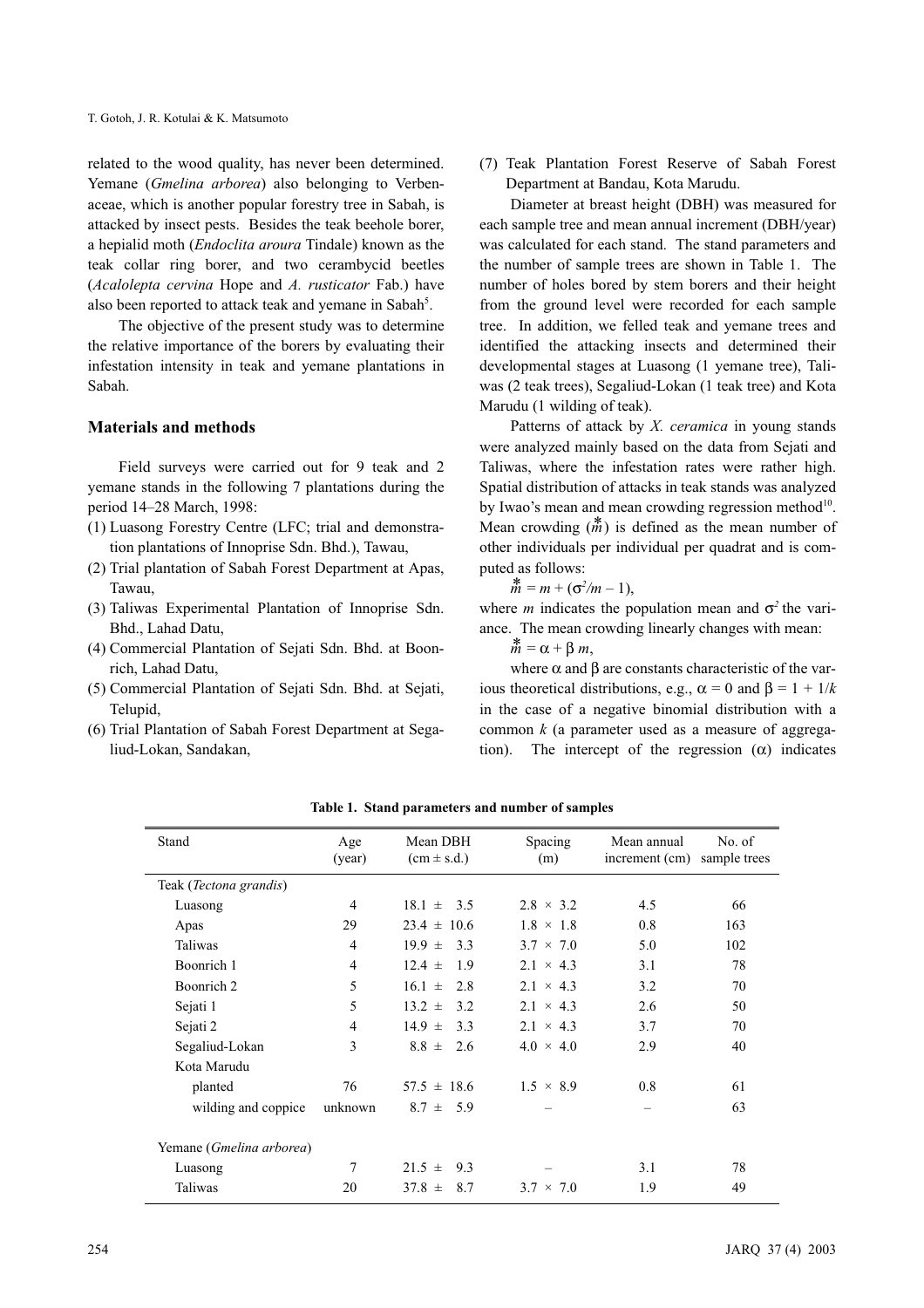whether the basic component of the distribution is a single individual ( $\alpha = 0$ ) or a group of individuals ( $\alpha > 1$ ). The slope of the regression  $(\beta)$  indicates the manner in which individuals or groups of individuals distribute themselves in their habitat with a change in the mean density.

In the present study, m and  $\sigma^2$  were replaced with their unbiased sample estimates x and  $s^2$ . Mean  $(x)$  is the mean number of attacks per tree. Mean crowding  $\hat{x}$ is the mean number of other attacks per attack per tree and is computed for each stand as follows:<br>  $\ddot{x} = x + (s^2/x - 1)$ 

$$
\stackrel{\ast}{x} = x + (s^2/x - 1)
$$

Statistical tests were conducted based on the method of  $Zar^{17}$ .

## Results

## 1. Incidence of stem borer attacks in teak and yemane plantations

Three species of stem borers were detected in the teak and yemane plantations, i.e. X. ceramica (Fig. 1 A, E), E. aroura (Fig. 1 F) as well as an unidentified cerambycid beetle (Fig. 1 H). Holes of X. ceramica (Fig. 1 D) were characterized by the ejection of wood particles (a sign of the presence of an active larva) or sealing with a silk wad (pupa or prepupa) or the presence of a pupal exuvia (indicating recent adult emergence) (Fig. 1 C). Traces of old attacks by X. ceramica, or beeholes which appeared as scars with a longitudinal median furrow, were also found (Fig. 1B, lower arrow). Hereafter, current and recent attacks represented by open beeholes will collectively be referred to as "present attacks" and the traces of old attacks as "past attacks". Attacks by E. aroura were identified by the presence of silk-spun frass covering the wound (Fig. 1 B, upper arrow) and ring-girdling of the stem (Fig. 1 G). Attacks by cerambycids were readily differentiated by the presence of fibrous frass from attacks by  $X$ . ceramica and  $E$ . aroura. Head capsules of the cerambycid larvae collected from yemane in Luasong had one occipital foramen with a greater length than width. These characters indicated that they belonged to the subfamily Lamiinae.

Incidence of the attacks by the stem borers is summarized in Table 2. For teak, attacks by X. ceramica were observed in 8 of the 9 stands with damaged trees ranging from 10.3% to 65.2%, and those by E. aroura in 2 stands, with damage ranging between 2.5% and 6.9%. No attacks by the cerambycid were detected in the teak stands examined here.

The number of past and present attacks per tree (density) by X. ceramica, ranged from 0.27–1.28 and 0.01–0.62, respectively. Density of the present attacks was very low at Boonrich, although the past attacks were noticeable (Table 2). According to the manager of this plantation, damaged trees were logged and thus the borer population could be artificially controlled. The most

Table 2. Incidence of attacks by the teak beehole borer, the collar ring borer and a cerambycid in teak and yemane plantations in Sabah

| Stand                             | Teak beehole borer      |         |                   |                                       |              | Collar ring borer | Cerambycid |
|-----------------------------------|-------------------------|---------|-------------------|---------------------------------------|--------------|-------------------|------------|
|                                   | No. of attacks per tree |         | $%$ of trees with |                                       | $%$ of trees | $%$ of trees      |            |
|                                   | Past                    | Present |                   | Past attacks Present attacks Attacks* |              | attacked          | attacked   |
| Teak (Tectona grandis)            |                         |         |                   |                                       |              |                   |            |
| Luasong                           | 0.62                    | 0.48    | 37.9              | 37.9                                  | 65.2         | 3.0               | 0.0        |
| Apas                              | 0.00                    | 0.00    | 0.0               | 0.0                                   | 0.0          | 0.0               | 0.0        |
| Taliwas                           | 0.85                    | 0.16    | 53.9              | 13.7                                  | 60.8         | 0.0               | 0.0        |
| Boonrich 1                        | 0.27                    | 0.04    | 20.5              | 3.9                                   | 23.1         | 0.0               | 0.0        |
| Boonrich 2                        | 0.39                    | 0.01    | 31.4              | 1.4                                   | 32.9         | 0.0               | 0.0        |
| Sejati 1                          | 1.28                    | 0.62    | 48.0              | 38.0                                  | 62.0         | 0.0               | 0.0        |
| Sejati 2                          | 0.71                    | 0.20    | 42.9              | 15.7                                  | 48.6         | 0.0               | 0.0        |
| Segaliud-Lokan                    | 0.45                    | 0.38    | 30.0              | 32.5                                  | 52.5         | 2.5               | 0.0        |
| Kota Marudu (wilding and coppice) | 0.00                    | 0.12    | 0.0               | 10.3                                  | 10.3         | 6.9               | 0.0        |
| Kota Marudu (planted)             | 0.00                    | 0.00    | 0.0               | 0.0                                   | 0.0          | 0.0               | 0.0        |
| Yemane (Gmelina arborea)          |                         |         |                   |                                       |              |                   |            |
| Luasong                           | 0.00                    | 0.08    | 0.0               | 7.6                                   | 7.6          | 0.0               | 14.1       |
| Taliwas                           | 0.04                    | 0.08    | 4.1               | 6.1                                   | 12.2         | 0.0               | 0.0        |

\*% of trees with at least one past and/or one present attack.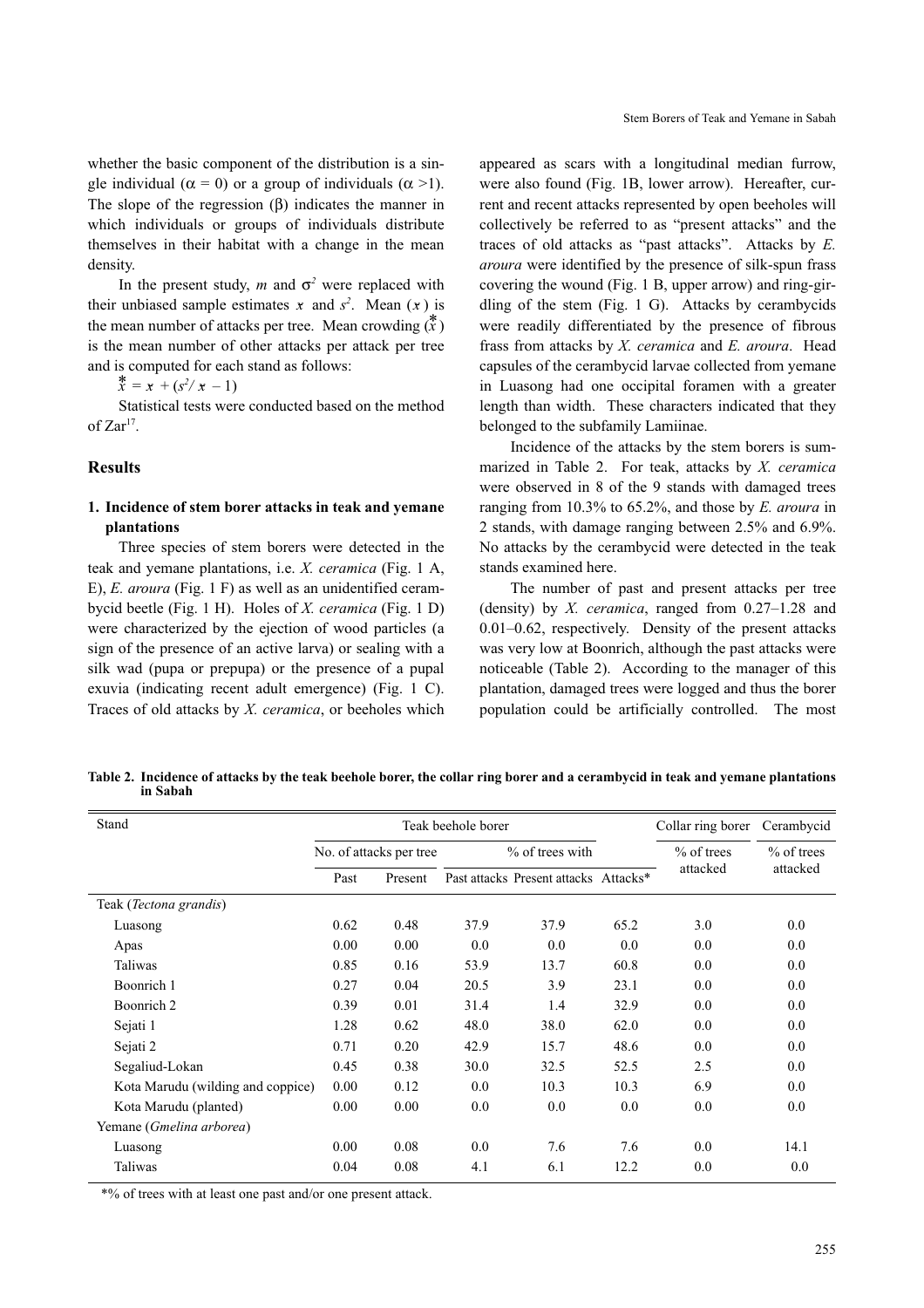

#### Fig. 1. Borers observed in the teak and yemane plantations

A-E: X. ceramica, F-G: E. aroura, H: Unidentified cerambycid. A: Mature larva, B: Past attack (lower arrow) by X. ceramica and present attack by E. aroura (upper arrow), C: Pupal exuvia left intact on the trunk, D: Beehole inside the trunk, E: Young larva feeding inside bark of yemane, F: Mature larva, G: Teak damaged by ring-girdling of stem (arrow indicates pupal exuvia), H: Larva infesting inner bark of yemane.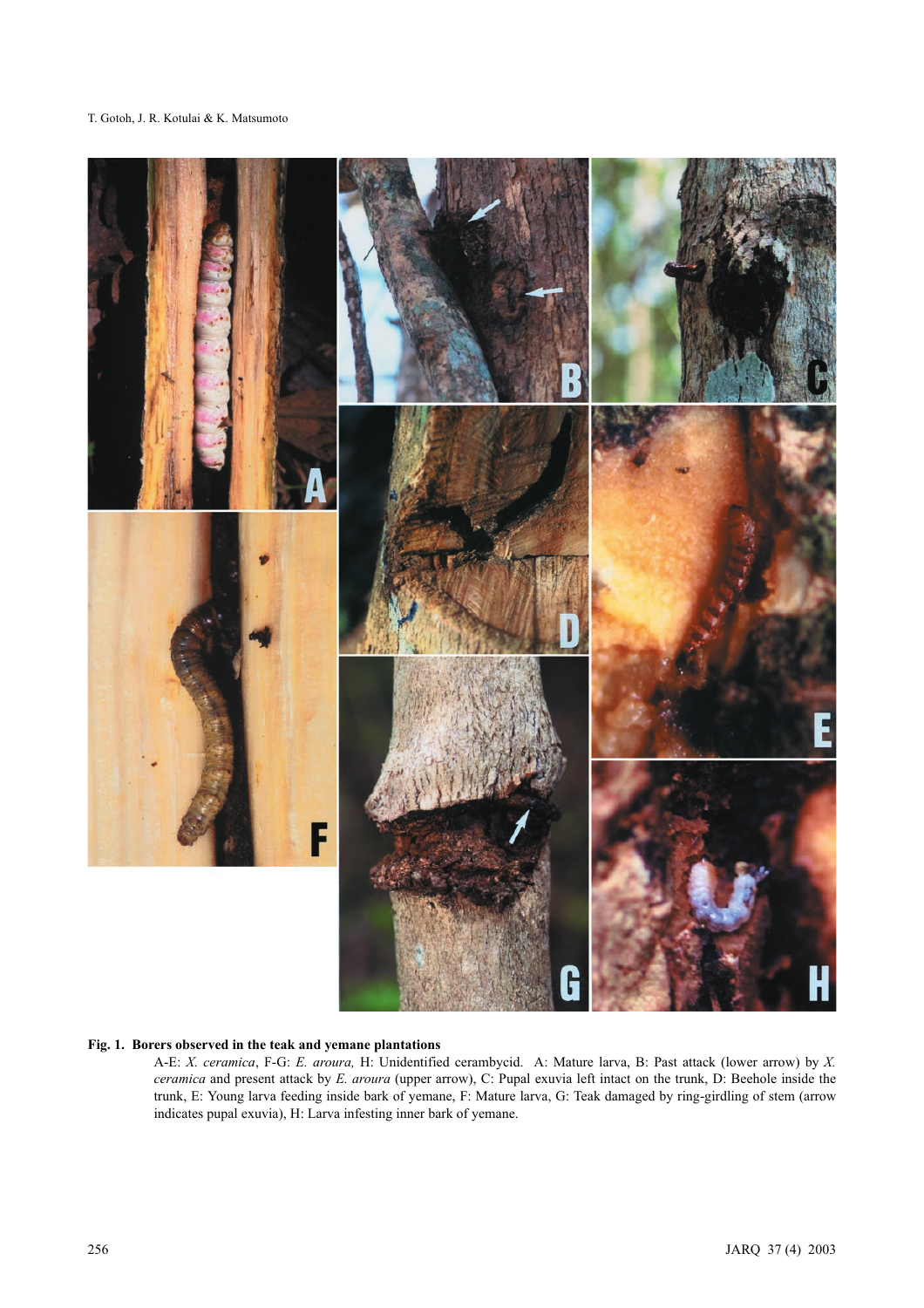severe infestation was observed at Sejati 1. The density of the present attacks at Luasong was rather high, but the holes were small, indicating that the larvae were young and a number of them could not develop successfully enough to construct beeholes with usual sizes. On the other hand, there were no traces of attacks at Apas. Signs of attack by X. ceramica were not observed on the old trees in Kota Marudu, including 2 large trees, which had recently fallen by accident, and thus could be inspected up to the tree top, whereas present attacks were found with a low incidence in young trees (wilding and coppice).

In yemane, the percentage of the trees damaged by X. ceramica was  $7.6-12.2\%$ , but no infestation by E. aroura was observed. On the other hand, attacks by a cerambycid species were noticeable in the young stand at Luasong, with an incidence of 14.1%. The cerambycid attacks were confined to the lowermost 1 m part of the stem.

## 2. Analysis of attacks by the teak beehole borer in young teak stands

(1) Incidence of attacks in relation to stem growth and size

There was no significant correlation between the

density of past attacks per year and mean annual increment (Fig. 2). On the other hand, the densities of past attacks were significantly different among DBH classes within the Sejati 1 and Taliwas stands (Kruskal-Wallis test, Sejati 1, Hcor = 10.18,  $p < 0.01$ ; Taliwas, Hcor = 13.88,  $p < 0.001$ )(Fig. 3). On an individual tree basis, the number of past attacks was positively correlated with DBH in both plots (Fig. 4). But there was no significant correlation between the number of present attacks and DBH at Sejati  $1(r = -0.056, p > 0.5$  n.s.). At Taliwas, an individual tree had seldom experienced one present attack.



Fig. 2. Relationship between density of past attacks per year by X. ceramica and mean annual increment



Fig. 3. Difference in density of past attacks by  $X$ . *ceramica* among 5 cm DBH classes



Fig. 4. Relationship between the number of past attacks by X. *ceramica* per tree and DBH of teak tree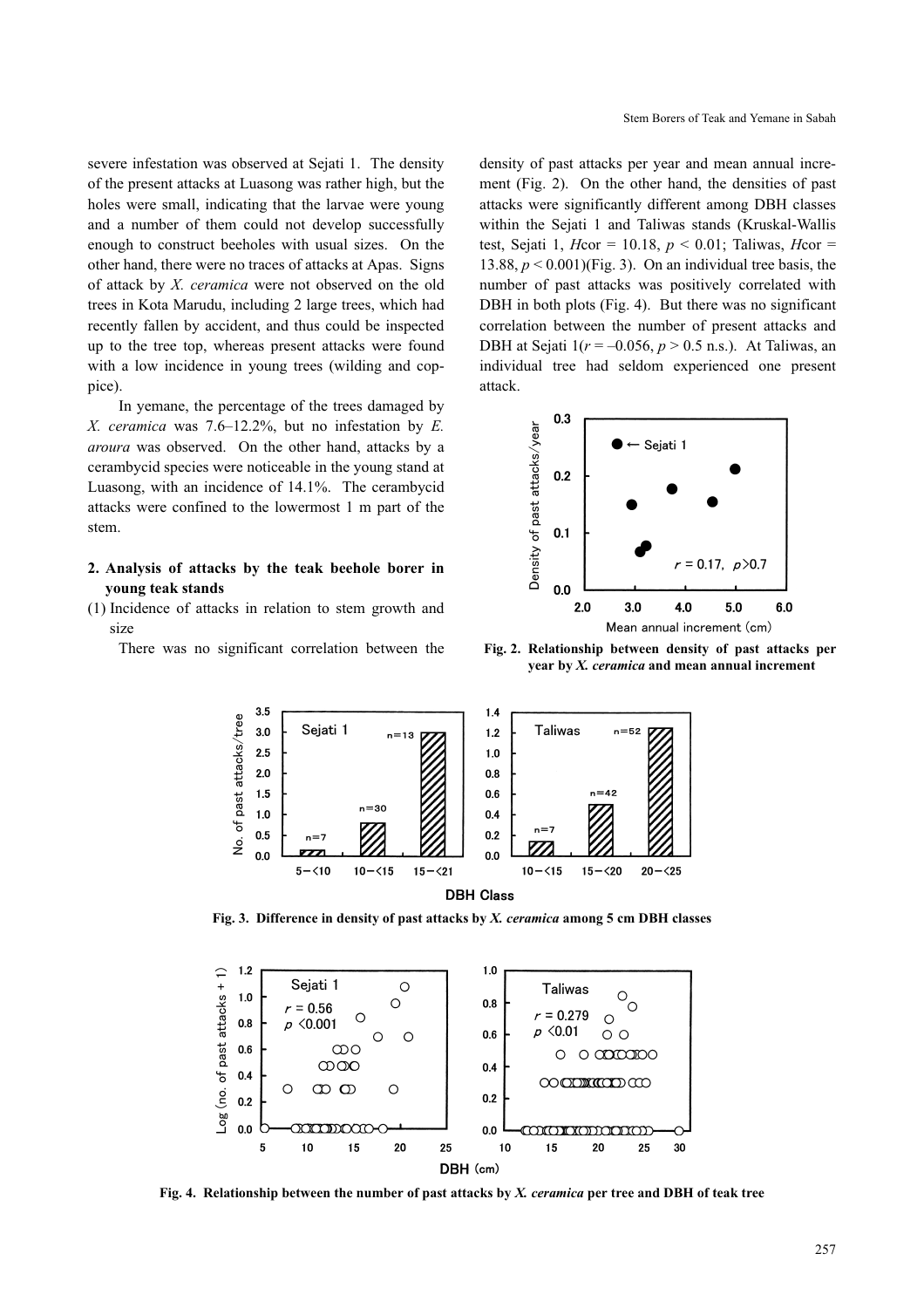(2) Spatial distribution of attacks

The relationship between mean crowding  $\left(\stackrel{*}{x}\right)$  and mean  $(x)$  was described by a linear regression for both past and present attacks (Fig. 5). In the past attacks, the slope of regression was significantly greater than  $1(t =$ 3.372,  $p < 0.05$ ) and the intercept was not significantly different from 0 ( $t = 1.531$ ,  $p > 0.1$  n.s.), indicating the existence of a contagious distribution of individual attacks. In the present attacks, on the other hand, the slope was greater than 1 but not significantly different from 1 ( $t = 1.859$ ,  $p > 0.1$  n.s.) and the intercept was nearly equal to 0 ( $t = 0.265$ ,  $p > 0.5$  n.s.), suggesting the existence of a random or somewhat contagious distribution of the attacks.

The frequency distribution of the number of past attacks per tree at Sejati 1 and Taliwas fitted well to the negative binomial distribution, without significant differences (Sejati 1,  $X^2 = 0.31$ ,  $p > 0.1$ ; Taliwas,  $X^2 = 2.098$ , p  $> 0.1$ )(Fig. 6). The trees with more than 3 past attacks accounted for only 4.9% at Taliwas and 16.0% at Sejati 1, while those free from past attacks accounted for 46.1% at Taliwas and 52.0% at Sejati 1.

#### (3) Vertical distribution of attacks on the trunk

The frequency distribution of the number of attacks per 0.5 m vertical section along the trunk for 7 stands is shown in Fig. 7. The vertical distribution patterns of the attacks were similar among the plots, in that the majority of both present and past attacks occurred in the lowermost 1 m part of the trunk, and the number of attacks either steadily or suddenly decreased along with an increase in height.

## 3. Developmental stages of the teak beehole borer in late March

Developmental stages of the teak beehole borer in late March in Sabah were not uniform (Table 3). Holes made by mature larvae ejecting large frasses were found in every plot. At Taliwas, Segaliud-Lokan and Kota Marudu, the occurrence of mature larvae was directly confirmed by splitting the stems of the trees felled in the sample plots. Presence of pupae and adults was also indicated in some plots by the observation of holes sealed with silk wads and pupal exuviae, respectively. At Sejati, adult emergence had already taken place in 48.9% of the



Fig. 5. Regression of mean crowding on mean number of attacks on teak by X. ceramica Left: past attacks. Right: present attacks (data from Luasong were omitted due to predominantly early stages of present attacks). Dotted line shows the Poisson distribution.



Fig. 6. Frequency distribution of the number of past attacks on teak by  $X$ , ceramica Solid line indicates expectation from negative binomial distribution.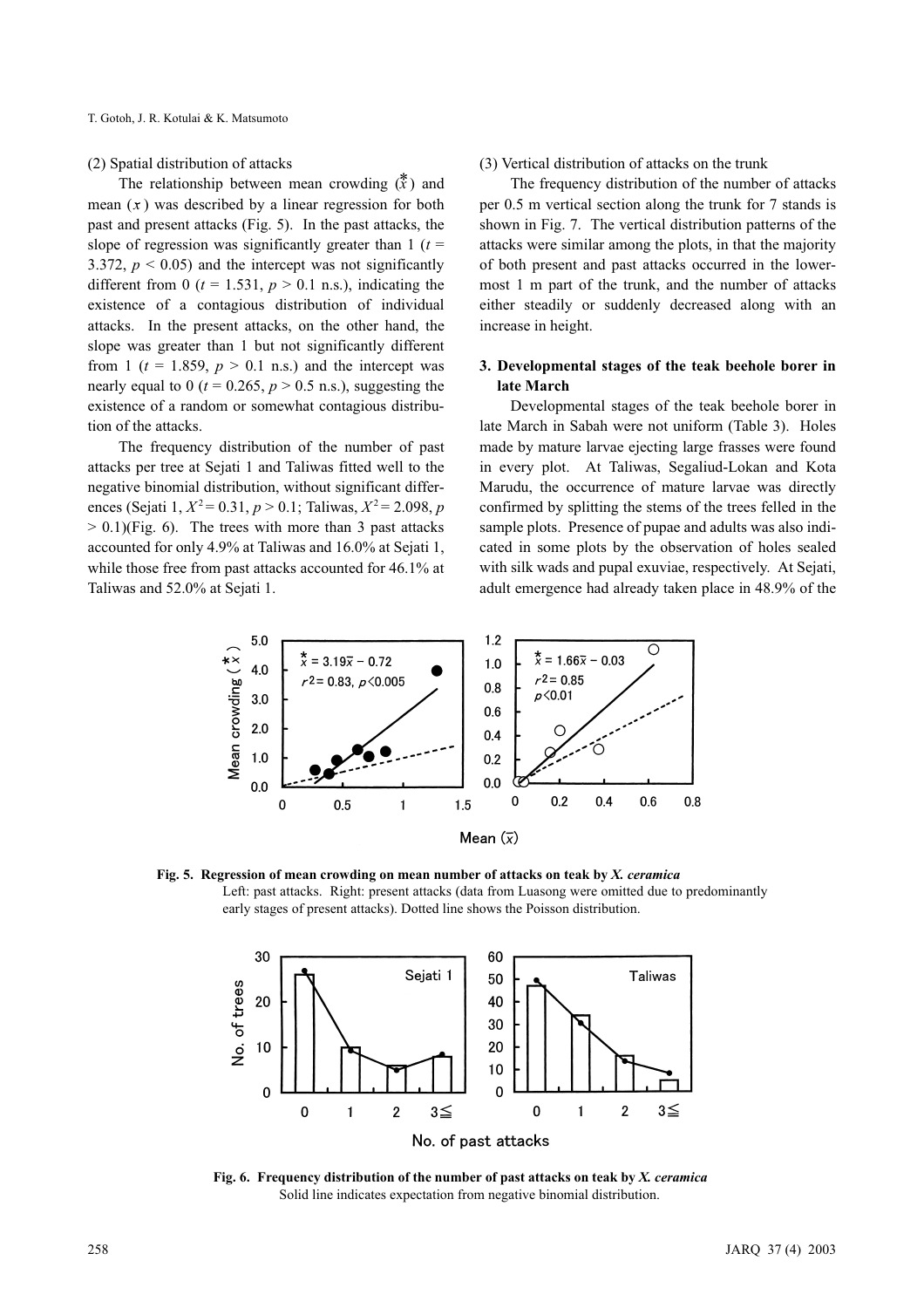

Fig. 7. Vertical distribution of attacks by  $X$ . *ceramica* on the trunks of teak trees

Table 3. Tentative estimation of developmental stages of  $X$ . *ceramica* in the teak plantations (late March, 1998, Sabah)

 $\equiv$ 

| Plantation          | No. of holes with |              |          |              |  |  |  |
|---------------------|-------------------|--------------|----------|--------------|--|--|--|
|                     | Young larva       | Mature larva | Pupa     | Pupal exuvia |  |  |  |
| Luasong             | 34                | 10           | 0        | U            |  |  |  |
| Taliwas             | 0                 | 10           |          |              |  |  |  |
| Boonrich (combined) | 0                 | 2            | $\Omega$ | 2            |  |  |  |
| Sejati (combined)   | 0                 | 21           |          | 22           |  |  |  |
| Segaliud-Lokan      |                   | 12           |          | $\theta$     |  |  |  |
| Kota Marudu         | 0                 |              |          | $\mathbf{0}$ |  |  |  |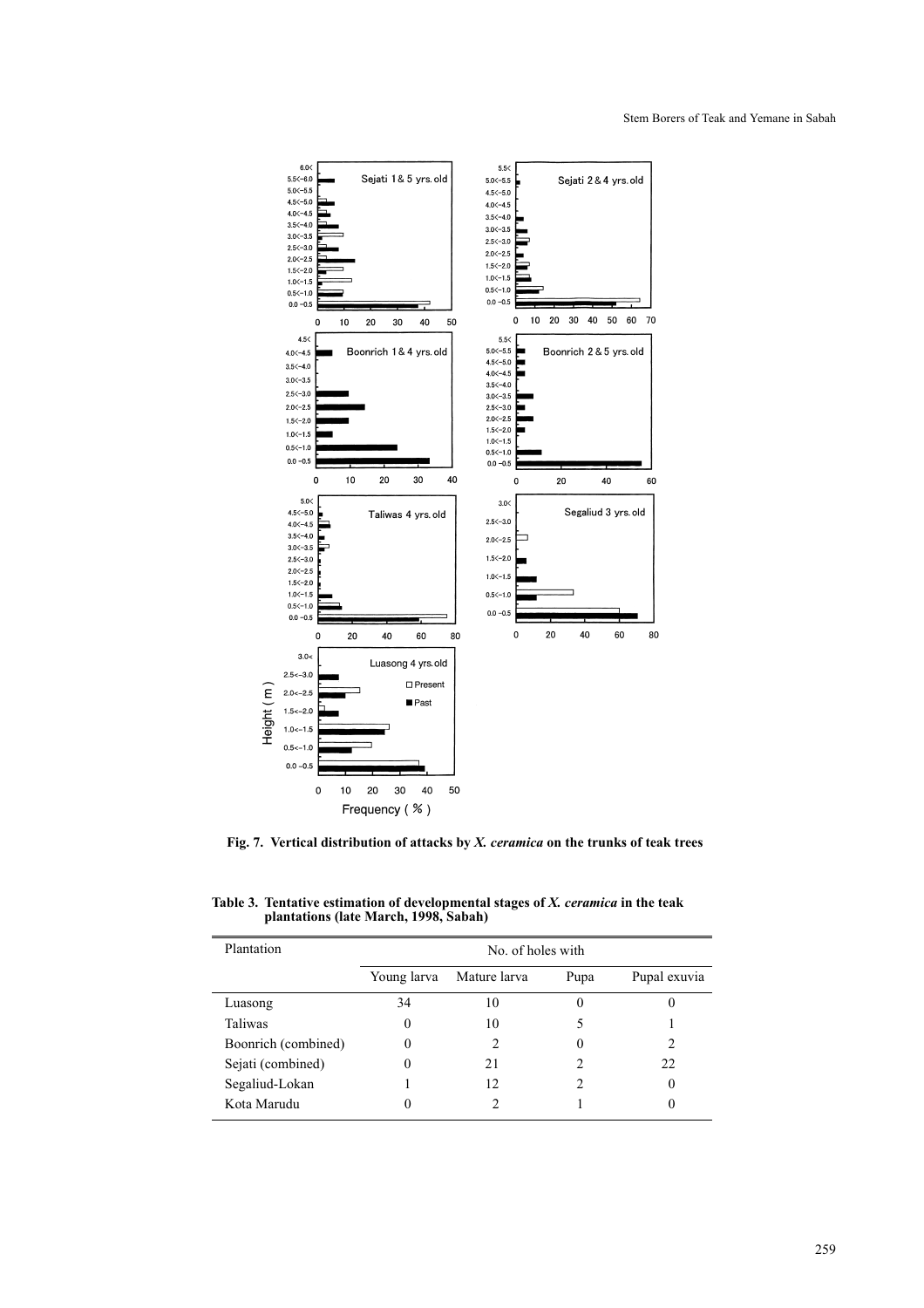present attacks. Although no pupal exuviae were observed on teak trees in the Luasong plantation, a few exuviae were found on ornamental yemane trees in the garden of the Center, suggesting the occurrence of adults. In the Luasong plot, many small holes with fresh sap flow and/or a fine film of black frasses were found on the teak trees, indicating that the young larvae of the succeeding generation had already hatched.

## Discussion

## 1. Relative importance of borers

The present study revealed that  $X$ . *ceramica* is the major stem-boring pest now prevalent in teak plantations in Sabah. E. aroura and the cerambycid are, on the other hand, of minor importance and are unlikely to become a serious problem in the teak plantations.

The incidence of  $X$ . *ceramica* attacks in young stands of teak in Sabah appears to be very high, compared to reported cases in Myanmar, where the density of beeholes was less than 0.3 until 4 years after planting even in best-grown stands<sup>2</sup>. Such a high incidence in Sabah may be related to the profuse growth of teak trees, since vigorous trees showed more beeholes than weak ones<sup>4</sup>. In fact, the average DBH in all the young stands examined here exceeded that in the best-grown class (class I) in the Radius-Age Curves presented by Atkinson<sup>2</sup>. In addition, since the community of natural enemies may still be small in the new teak stands in Sabah, the migrant borers could easily become established and the population could increase.

In the yemane plantations studied, X. ceramica and E. aroura seemed to be minor pests. In peninsular Malaysia, however, 2% to 50% of the trees were reported to show exit holes of X. ceramica<sup>15</sup>. On the other hand, the cerambycid could cause considerable damage in young stands. Since the present results were based on only 2 stands, more field data are needed to draw a conclusion on the relative importance of borers in yemane plantations.

## 2. Characteristics of attacks by the teak beehole borer

Although increment-incidence analysis did not yield statistically significant results in the present study (Fig. 2), it has been reported that the fast growth of a plantation is conducive to the age-beehole incidence (mean annual incidence of beeholes per tree)<sup> $2,3$ </sup>. The exceptional result from Sejati 1 (very high incidence despite a low increment (Fig. 2) ) suggests that there must be a certain factor(s) other than the tree growth rate that strongly affects the intensity of attack. The investigation of such a factor(s) at a particular site would yield useful information for development of a protection method. The results of DBH-incidence analysis (Fig. 3) clearly showed that large-sized (fast-growing) trees were more susceptible to attacks by the teak beehole borer than slow-growing ones in a given stand. It was also pointed out that the number of beeholes per tree was directly proportional to its girth in a stand of even-aged trees<sup>3,6</sup>. This may be due to the lower mortality of the larvae on vigorous trees where better food supply is available, and/or to selection of vigorous trees by female adults for oviposition.

Analysis of the spatial distribution of the past attacks showed that the spatial distribution unit corresponded to a single attack and that the attacks were aggregated. The aggregation of past attacks could be attributed to the fact that fast-growing trees are more susceptible to attacks than the slow-growing ones. On the other hand, it was shown that the present attacks followed a random or only weakly contagious distribution. It was, however, reported that the newly emerged holes followed a negative binomial distribution with a common  $k^{14}$ . In the current study, the number of data sets for the present attacks was too small to calculate the common k.

It was shown that the attacks occurred exclusively in the lower part of the tree in stands of 3–5 year-old trees, presumably because the larvae wander in search of suitable boring sites where sufficient food for growth is available<sup>3</sup>, and the attacks eventually become concentrated in the region with large diameter growth, which may be located in the lower part in young teak trees. In general, young trees in managed plantations are known to show a gradual increase in thickness of the annual increment of new wood from the top to the base of the stem<sup>12</sup>. On the other hand, the observed vertical distribution of the attacks may reflect the distribution of the oviposition sites, although the oviposition behavior of the female adult has not been fully documented.

#### 3. Variations in developmental stages

The developmental stages of the teak beehole borer varied among the plantations in Sabah in March, 1998. Adults emerged earlier at Sejati than in the other plantations, as suggested by the greater proportion of pupal exuviae. Many young larvae of the succeeding generation had already appeared at Luasong, in contrast to the other plots. Such seasonal variations in developmental stages may be related to differences in the local climatic conditions.

The life cycle of the teak beehole borer in Sabah seems to be considerably different from that in Myanmar and Thailand. Adults and mature larvae occurred at the same time at Taliwas, Boonrich and Sejati. In contrast, these two stages were clearly separated by seasons in